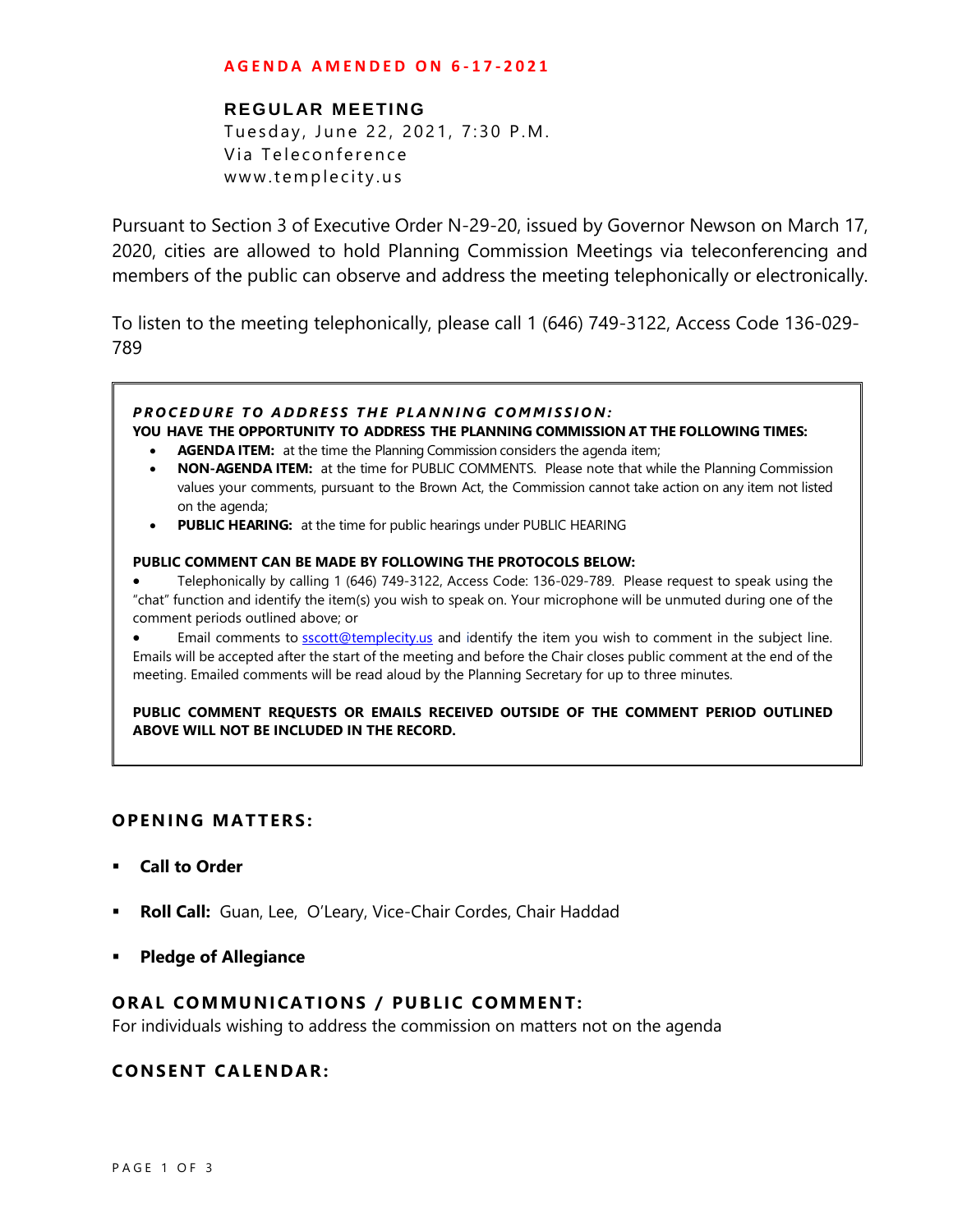All Consent Calendar items may be approved in a single motion as recommended unless removed for further discussion. If members of the Planning Commission or persons in the audience wish to discuss any matters listed on the Consent Calendar, please address them at this time.

**1.** [Planning Commission Meeting of](https://www.ci.temple-city.ca.us/DocumentCenter/View/16392/PCM-5-11-minutes) May 11, 2021.

## **PUBLIC HEARINGS ITEMS:**

**2.** PL 21-2818. A Conditional Use Permit for the establishment of an art studio/tutoring center.

| Address: | 9570 Las Tunas Drive |
|----------|----------------------|
|          |                      |

Recommendation: Adopt the attached resolution finding that the project is exempt from CEQA and approving File PL 21-2818 subject to the proposed conditions of approval.

Link to **Staff Report.** 

Project Planner: Hesty Liu hliu@templecity.us

## **3. NE W BUSINESS**

Tandem Parking in the Multi-Family Zones.

# **4. COMMUNI TY DE VELOPM ENT DI RE CTOR'S R EPORT**

## **5. COMMEN TS F ROM COMM ISSIONE RS**

## **ADJOU RNMENT:**

**6.** Adjourn to a Planning Commission Meeting on Tuesday, July 13, 2021 at 7:30 p.m.

If you wish to appeal any decision of the Planning Commission, you must do so within 15 days of the Planning Commission action. Please contact the Community Development Department for information regarding the appeal process.

If you challenge any action of the Planning Commission in court, you may be limited to raising only those issues you or someone else raised at the public hearing described in this notice, or in written correspondence delivered to the Planning Commission at, or prior to, the public hearing.

A copy of the Planning Commission agenda packet, staff reports and supporting documents and any materials related to an item on this Agenda submitted to the Planning Commission after distribution of the agenda packet are available for review by the public in the Community Development Department located at Temple City City Hall, 9701 Las Tunas Drive. City Hall office hours are 7:30 a.m.